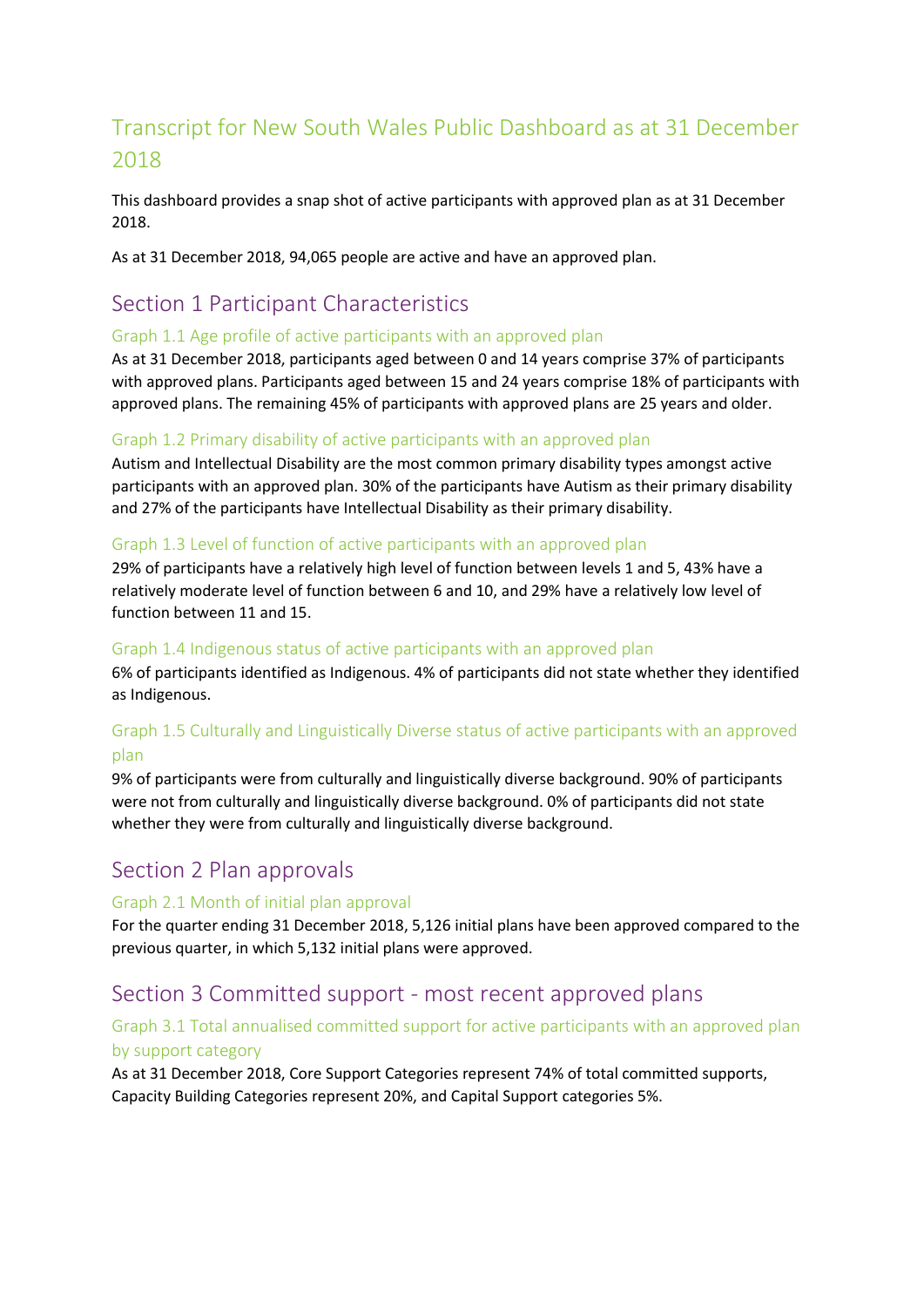## Graph 3.2 Total annualised committed support for active participants with an approved plan by primary disability

Participants with Intellectual Disability and Autism receive the highest proportion of total annualised committed support amongst all active participants with an approved plan. Participants with Intellectual Disability receive 38% of the total committed supports, while participants with Autism received 15% of the total committed supports.

### Graph 3.3 Total annualised committed support for active participants with an approved plan by age group

The 0 to 14, 15 to 24, and 25+ age groups represent 11%, 17% and 72% respectively of total committed supports.

## Graph 3.4 Total annualised committed support for active participants with an approved plan by level of function

Participants with level of function between 11 and 15 have relatively lower function or a higher level of disability, and they receive 59% of total committed supports. Participants with level of function between 6 and 10 have a relatively moderate level of function or disability, and they receive 33%. Participants with a level of function between 1 and 5 have relatively high level of function or a low level of disability, and they receive 8% of total committed supports.

# Section 4. Annualised committed support - most recent approved plans

## Graph 4.1 Distribution of active participants with an approved plan by annualised committed support band

As at 31 December 2018, 16% of active participants with approved plans have annualised committed supports in the range \$10,001-\$15,000, 14% in the range \$50,001-\$100,000, and 14% in the range \$30,001-\$50,000.

## Graph 4.2 Average annualised committed support for active participants with an approved plan by primary disability

Participants with a primary disability of Spinal Cord Injury receive the highest amount of average annualised committed support, and participants with a primary disability of Cerebral Palsy receive the second highest amount of average annualised committed support.

## Graph 4.3 Average annualised committed support for active participants with an approved plan by age group

Participants in the 45 to 54 years age group receive the highest amount of average annualised committed support, and the 55 to 64 years age group receive the second highest amount of average annualised committed support.

## Graph 4.4 Average annualised committed support for active participants with an approved plan by level of function

The average annualised committed support for participants with relatively high functional capacity (corresponding to a level of function between 1 and 5) is \$16,760, whereas the average annualised committed support for participants with relatively low functional capacity (corresponding to a level of function between 11 and 15) is \$123,584.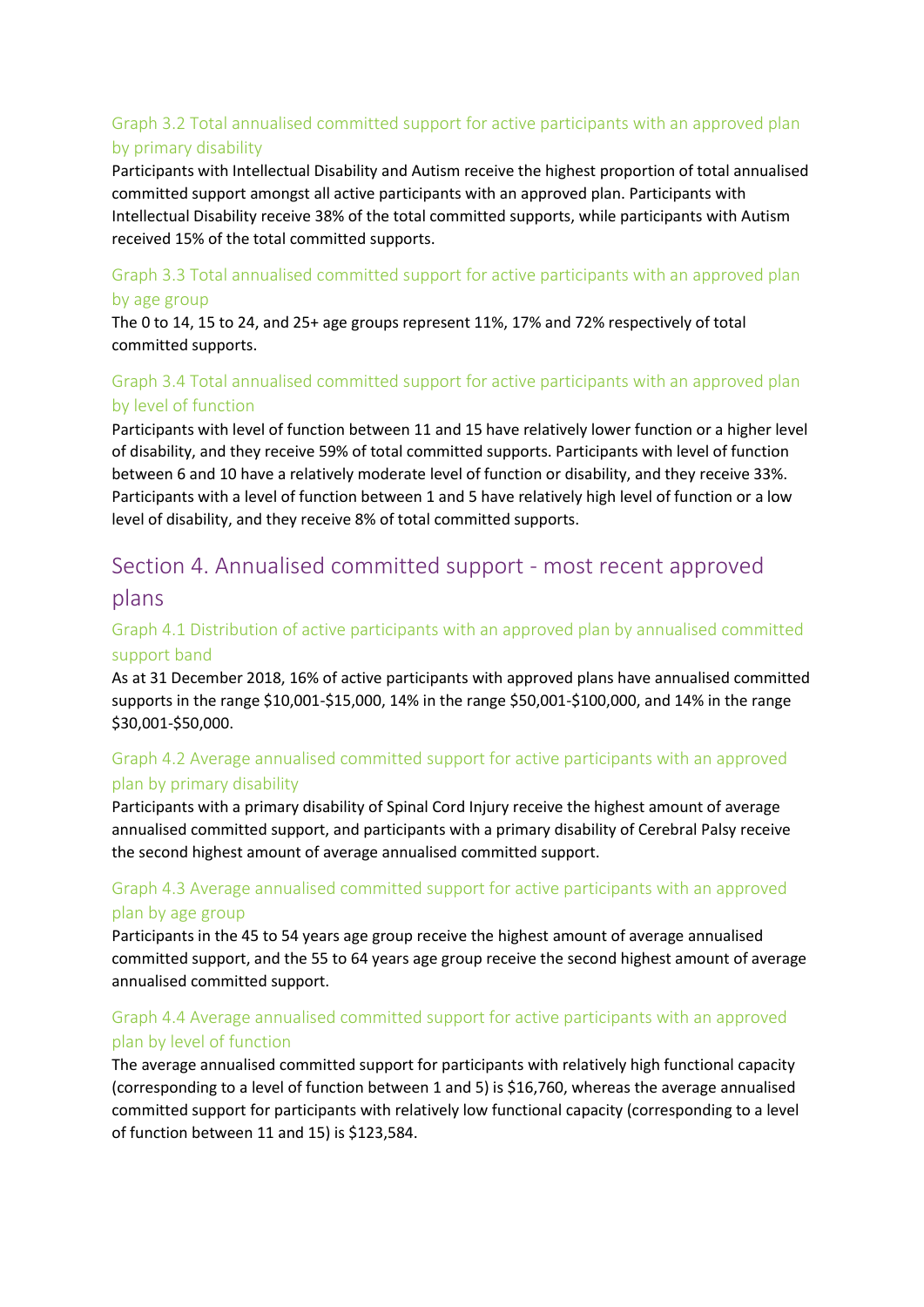# Section 5. Providers

#### Graph 5.1 Registered providers by entity type

As at 31 December 2018, there are 8,924 registered providers, 3,962 are Sole Traders and 4,962 are Organisations.

### Table 5.2 Registered providers by registration group

The most common registration groups are Therapeutic Supports (4,313 providers registered), followed by Household Tasks (2,458 providers registered) and Assist-Travel/Transport (1,753 providers registered).

# Section 6. Participants and carers outcomes and support packages by

## participant age group

Participants and carers outcome indicators reported are from baseline outcomes data collected on participants when they receive their initial plan. Outcomes data was collected using the Short Form Outcomes Framework (SFOF) questionnaires. Participants with an initial plan approved during the period between 1 July 2016 and 31 December 2018 are included.

### Participant age group: birth to before starting school

Description of key participant outcome domains:

Outcome statements for children aged 0-6 years (or school entry):

1. Children gain functional, developmental and coping skills that are appropriate to their ability and circumstances / specialist services

- 2. Children show evidence of self-determination in their everyday lives
- 3. Children participate meaningfully in family life
- 4. Children participate meaningfully in community life

## Graph 6.1 Selected participant outcome indicators from participants aged between birth and before starting school

For participants age 0 to before starting school: 71% of parents or carers have concerns in 6 or more areas; 72% say their child is able to tell them what he or she wants; 63% of children can make friends outside family; 54% of children participate in age appropriate community, cultural or religious activities; and 62% of children are welcomed or actively included.

Description of key carer outcome domains:

Outcome statements for families / carers of children with disability aged 0-6 years:

- 1. Families know their rights and advocate effectively for their children
- 2. Families feel supported
- 3. Families are able to gain access to desired services, programs, and activities in their community
- 4. Families help their children develop and learn
- 5. Families enjoy health and wellbeing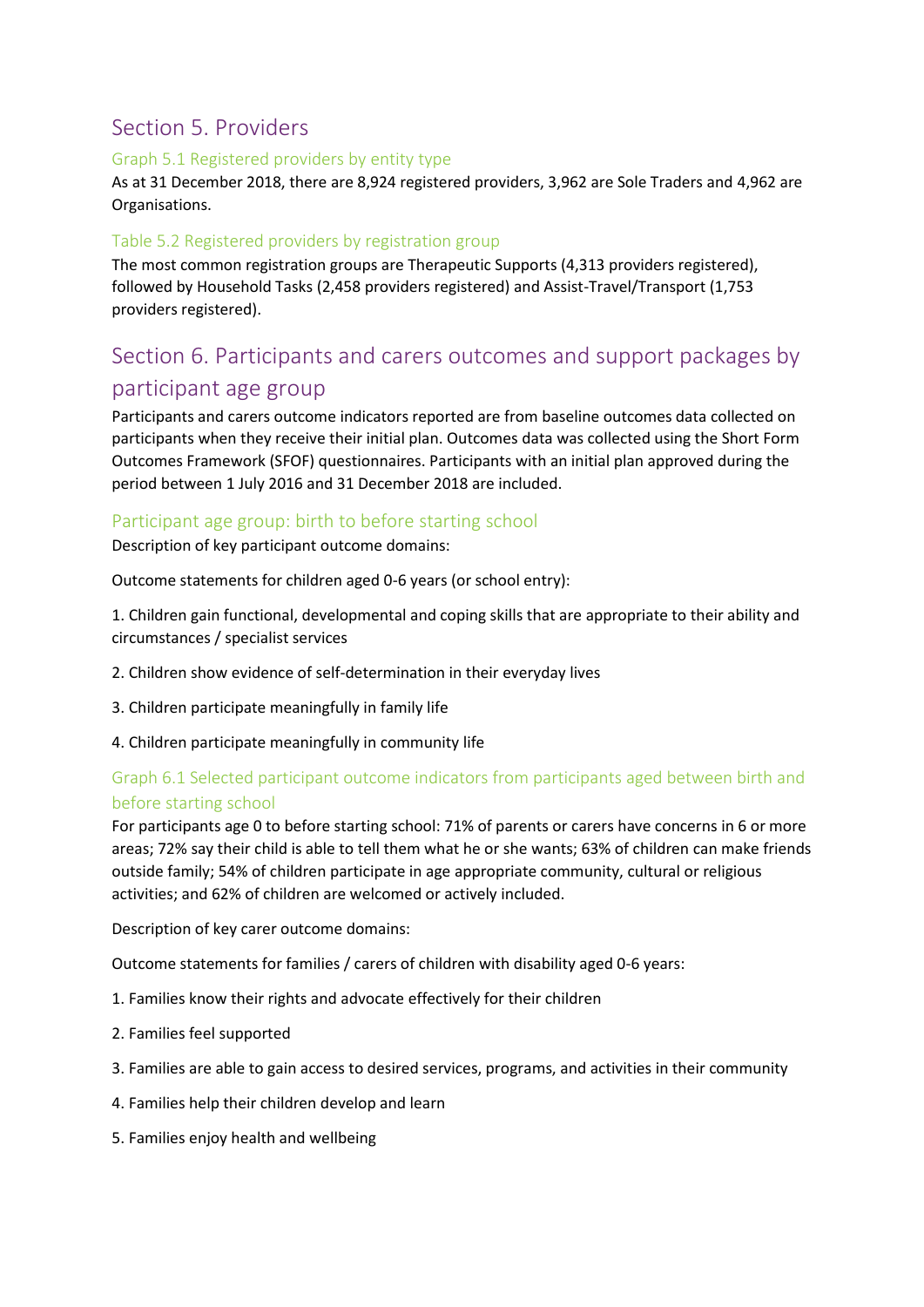#### Graph 6.3 Selected carer outcome indicators from participants aged 0 to 14 years of age

For carers of participants starting school to 14: 25% receive Carer Payment; 57% receive Carer Allowance; 48% work in a paid job; 39% say they (and their partner) are able to work as much as they want; 78% are able to advocate for their child; 44% have friends and family they see as often as they like; 85% feel confident in supporting their child's development; and 72% rate their health as good, very good or excellent.

### Graph 6.5 Distribution of active participants with an approved plan by level of function for age 0 - 6 years

For the 0 to 6 years age group, 64% of participants have a relatively high level of function or low level of disability and 12% have a relatively low level of function or high level of disability.

### Graph 6.6 Distribution of active participants with an approved plan by primary disability for aged 0 - 6 years

40% of participants have Autism in the 0 to 6 years age group, while 23% have Developmental delay and 9% have Global developmental delay.

## Graph 6.7 Distribution of active participants with an approved plan by annualised committed support band for ages 0 - 6 years

The largest proportion of participants in the 0 to 6 years age group have annualised supports in the \$10,001-\$15,000 range (43% of participants in the age group), followed by \$15,001-\$20,000 (28% of participants in the age group) and \$5,001-\$10,000 (13% of participants in the age group).

## Graph 6.8 Total annualised committed support for active participants with an approved plan by support category for aged 0 - 6 years

Capacity Building - Daily Activities is the support category receiving the most committed supports (86% of the total annualised committed support for the age group), followed by Capital - Assistive Technology (5%) and Core - Daily Activities (4%).

### Participant age group: starting school to age 14

Description of key participant outcome domains:

Outcome statements for children aged 7 (or school entry) to 14 years:

1. Children gain functional, developmental and coping skills that are appropriate to their ability and circumstances / specialist services

2. Children show evidence of self-determination in their everyday lives

3. Children participate meaningfully in family life

4. Children participate meaningfully in community life

### Graph 6.9 Selected participant outcome indicators from participants between starting school and aged 14

For the 7 to 14 years age group: 29% of children are developing functional, learning and coping skills appropriate to their ability and circumstances; 41% are becoming more independent; 10% spend free time with friends without an adult present; 62% have a genuine say in decisions about themselves; 54% attend school in a mainstream class; 62% make friends with people outside the family; 35% spend time after school and on weekends with friends or in mainstream programs; and 75% are welcomed or actively included.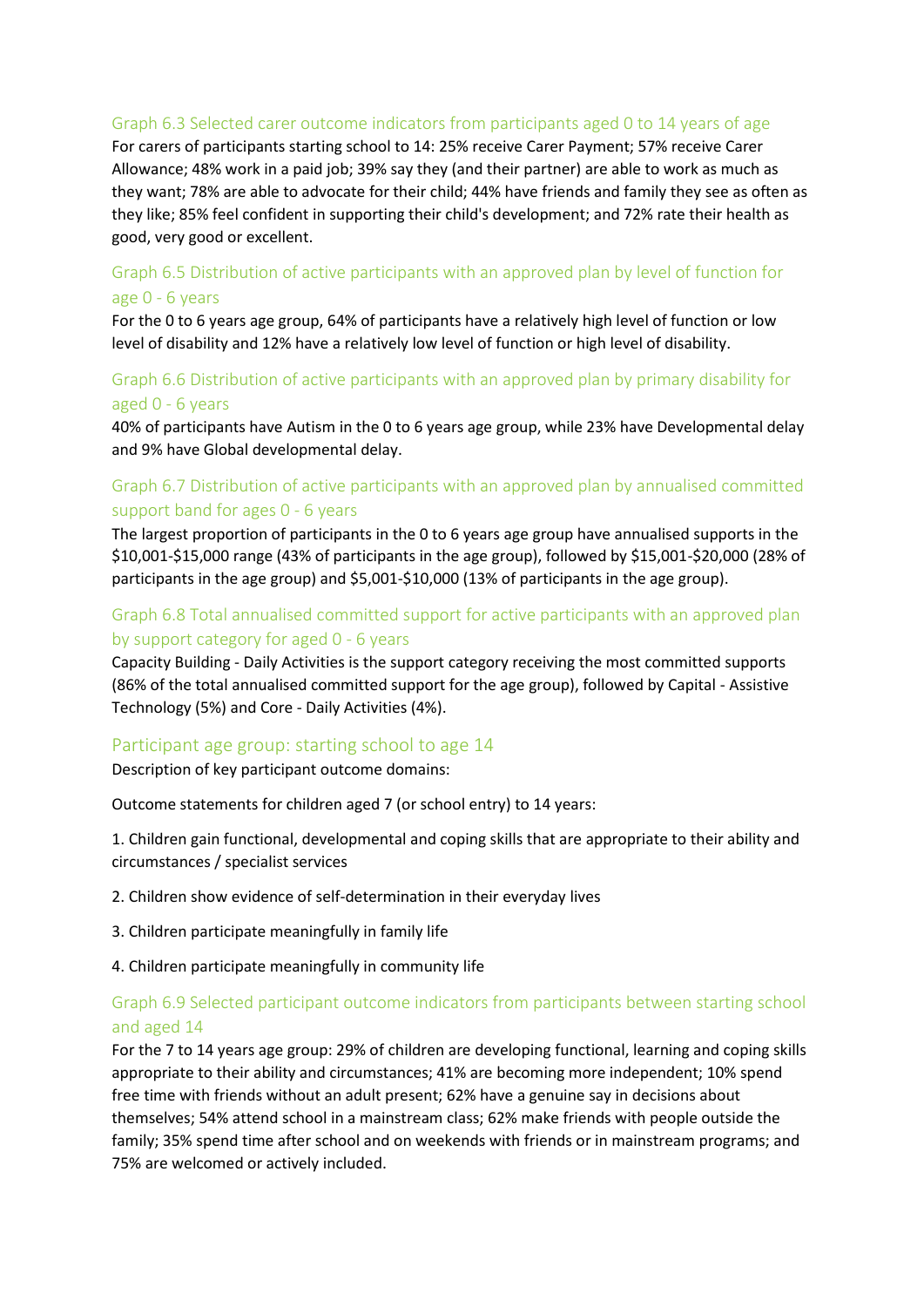Description of key carer outcome domains:

Outcome statements for families / carers of children with disability aged 7 to 14 years:

- 1. Families know their rights and advocate effectively for their children
- 2. Families feel supported
- 3. Families are able to gain access to desired services, programs, and activities in their community
- 4. Families help their children develop and learn
- 5. Families enjoy health and wellbeing

## Graph 6.11 Selected carer outcome indicators from participants aged between birth and aged 14 years

25% receive Carer Payment; 57% receive Carer Allowance; 48% work in a paid job; 39% say they (and their partner) are able to work as much as they want; 78% are able to advocate for their child; 44% have friends and family they see as often as they like; 85% feel confident in supporting their child's development; and 72% rate their health as good, very good or excellent.

### Graph 6.13 Distribution of active participants with an approved plan by level of function for age 7 to 14 years

For the 7 to 14 years age group, 41% of participants have a relatively high level of function or low level of disability and 20% have a relatively low level of function or high level of disability.

### Graph 6.14 Distribution of active participants with an approved plan by primary disability for age 7 to 14 years

61% of participants have Autism in the 7 to 14 years age group, while 18% have Intellectual Disability and 5% have Cerebral Palsy.

### Graph 6.15 Distribution of active participants with an approved plan by annualised committed support band for age 7 to 14 years

The largest proportion of participants in the 7 to 14 years age group have annualised supports in the \$5,001-\$10,000 range (34% of the participants in the age group), followed by \$10,001-\$15,000 (27%) and \$15,001-\$20,000 (12%).

## Graph 6.16 Total annualised committed support for active participants with an approved plan by support category for age 7 to 14 years

Capacity Building - Daily Activities is the support category receiving the most committed supports (45% of the total annualised committed support for the age group), followed by Core - Daily Activities (23%) and Core - Social and Civic (7%).

#### Participant age group: age 15 to 24

Description of key participant outcome domains:

The adult framework consists of 8 participant domains:

- 1. Choice and control
- 2. Daily living activities
- 3. Relationships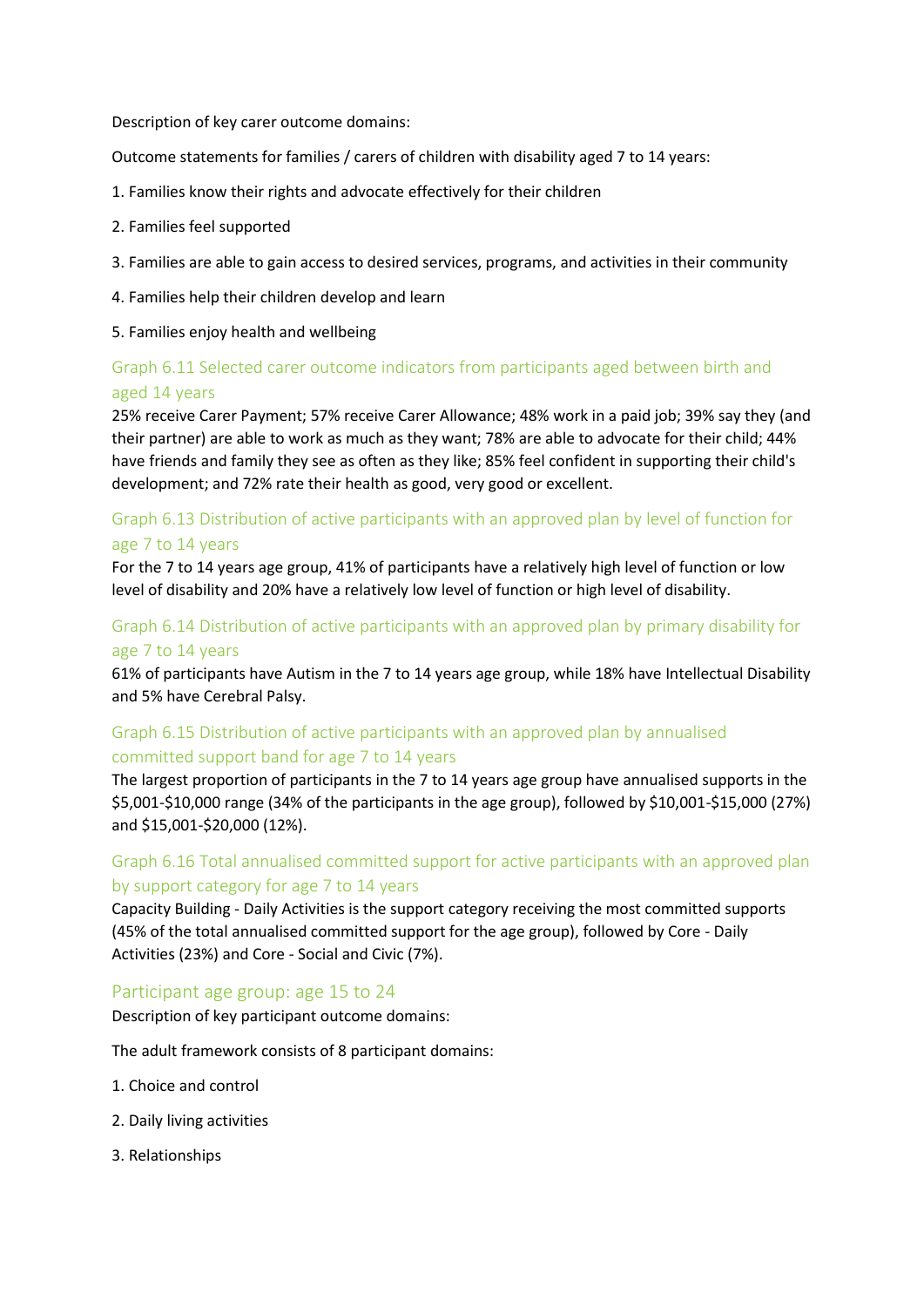#### 4. Home

- 5. Health and wellbeing
- 6. Lifelong learning
- 7. Work
- 8. Social, community and civic participation

#### Graph 6.17 Selected outcome indicators from participants aged 15 to 24

For the 15 to 24 years age group: 38% are happy with the level of independence/control they have now; 44% choose what they do each day; 22% were given the opportunity to participate in a selfadvocacy group meeting; 80% want more choice and control in their life; 29% have no friends other than family or paid staff; 81% are happy with their home; 86% feel safe or very safe in their home; 68% rate their health as good, very good or excellent; 66% did not have any difficulties accessing health services; 29% currently attend or previously attended school in a mainstream class; 17% have a paid job; 12% volunteer; and 31% were actively involved in a community, cultural or religious group in the last year.

Description of key carer outcome domains:

Outcome statements for families / carers of participants aged 15 to 24 years:

- 1. Families know their rights and advocate effectively for their young person with disability
- 2. Families have the support they need to care
- 3. Families are able to gain access to desired services, programs, and activities in their community
- 4. Families help their young person become independent
- 5. Families enjoy health and wellbeing

#### Graph 6.19 Selected outcome indicators from carers of participants aged 15 to 24

26% receive Carer Payment; 49% receive Carer Allowance; 50% work in a paid job; 48% are able to work as much as they want; 71% are able to advocate for their family member; 46% have friends and family they see as often as they like; 39% know what their family can do to enable their family member with disability to become as independent as possible; and 61% rate their health as good, very good or excellent.

### Graph 6.21 Distribution of active participants with an approved plan by level of function for age 15 to 24 years

For the 15 to 24 years age group, 22% of participants have a relatively high level of function or low level of disability and 29% have a relatively low level of function or high level of disability.

## Graph 6.22 Distribution of active participants with an approved plan by primary disability for age 15 to 24 years

41% of participants have Autism in the 15 to 24 years age group, while 39% have Intellectual Disability and 6% have Cerebral Palsy.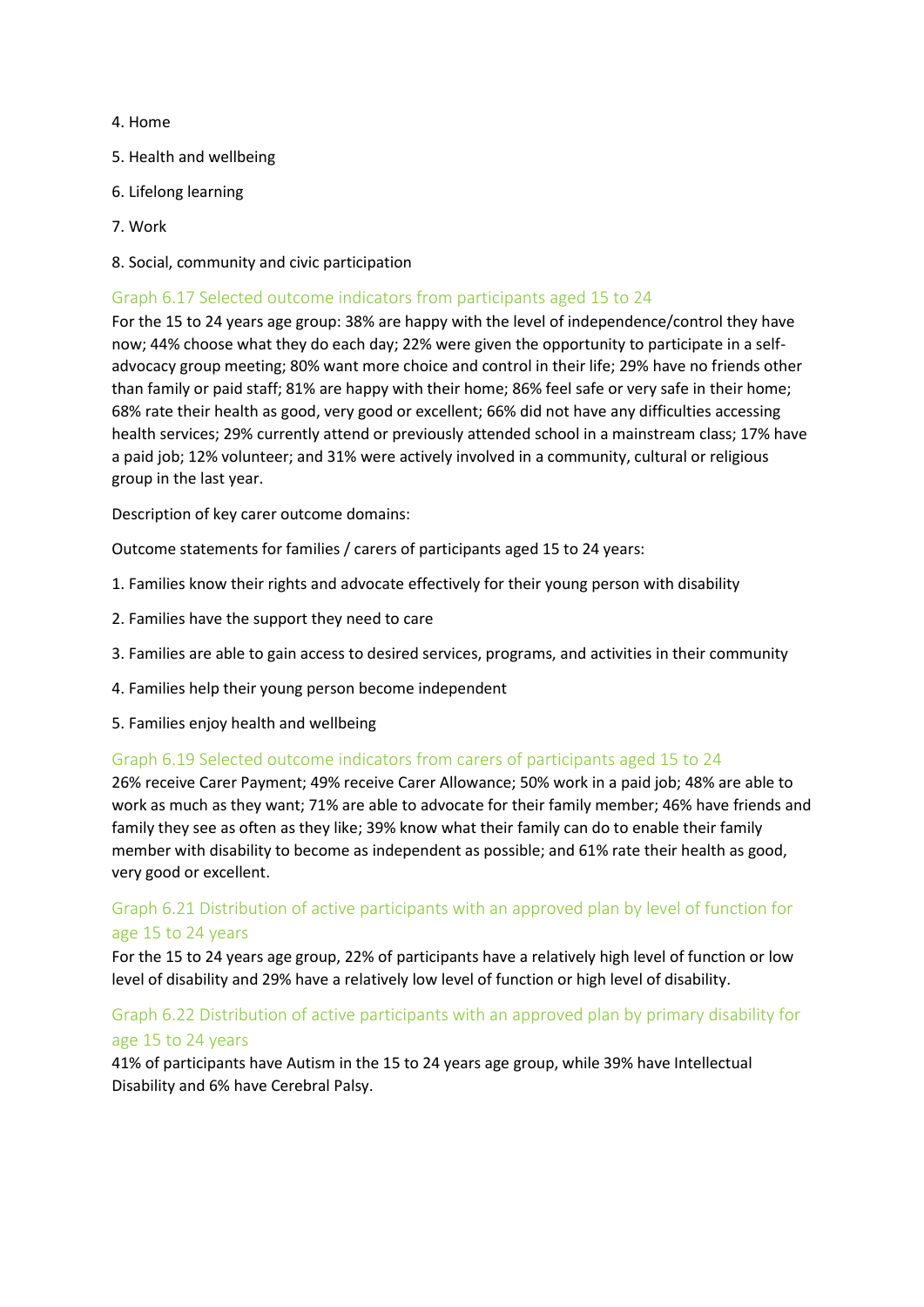## Graph 6.23 Distribution of active participants with an approved plan by annualised committed support band for age 15 to 24 years

The largest proportion of participants in the 15 to 24 years age group have annualised supports in the \$30,001-\$50,000 range (22% of the participants in the age group), followed by \$50,001-\$100,000 (18%) and \$10,001-\$15,000 (10%).

Graph 6.24 Total annualised committed support for active participants with an approved plan by support category for age 15 to 24 years

Core - Daily Activities is the support category receiving the most committed supports (41%), followed by Core - Social and Civic (26%) and Capacity Building - Daily Activities (10%).

#### Participant age group: age 25 and plus

Description of key participant outcome domains

The adult framework consists of 8 participant domains:

- 1. Choice and control
- 2. Daily activities
- 3. Relationships
- 4. Home
- 5. Health and wellbeing
- 6. Lifelong learning
- 7. Work
- 8. Social, community and civic participation

#### Graph 6.25 Selected outcomes indicators from participants aged 25 and plus

For the 25 years and older age group: 62% choose what they do each day; 28% were given the opportunity to participate in a self-advocacy group meeting; 75% want more choice and control in their life; 27% have no friends other than family or paid staff; 75% are happy with their home; 76% feel safe or very safe in their home; 48% rate their health as good, very good or excellent; 65% did not have any difficulties accessing health services; 12% participate in education, training or skill development; of those receiving education, training or skill development, 54% receive it in mainstream settings; 35% were unable to do a course or training they wanted to do in the last 12 months; 27% have a paid job; 12% volunteer; and 35% were actively involved in a community, cultural or religious group in the last year.

Description of key carer outcome domains

The adult framework consists of 5 family / carer domains:

- 1. Families know their rights and advocate effectively for their family member with disability
- 2. Families have the support they need to care
- 3. Families are able to gain access to desired services, programs, and activities in their community
- 4. Families have succession plans
- 5. Families enjoy health and wellbeing